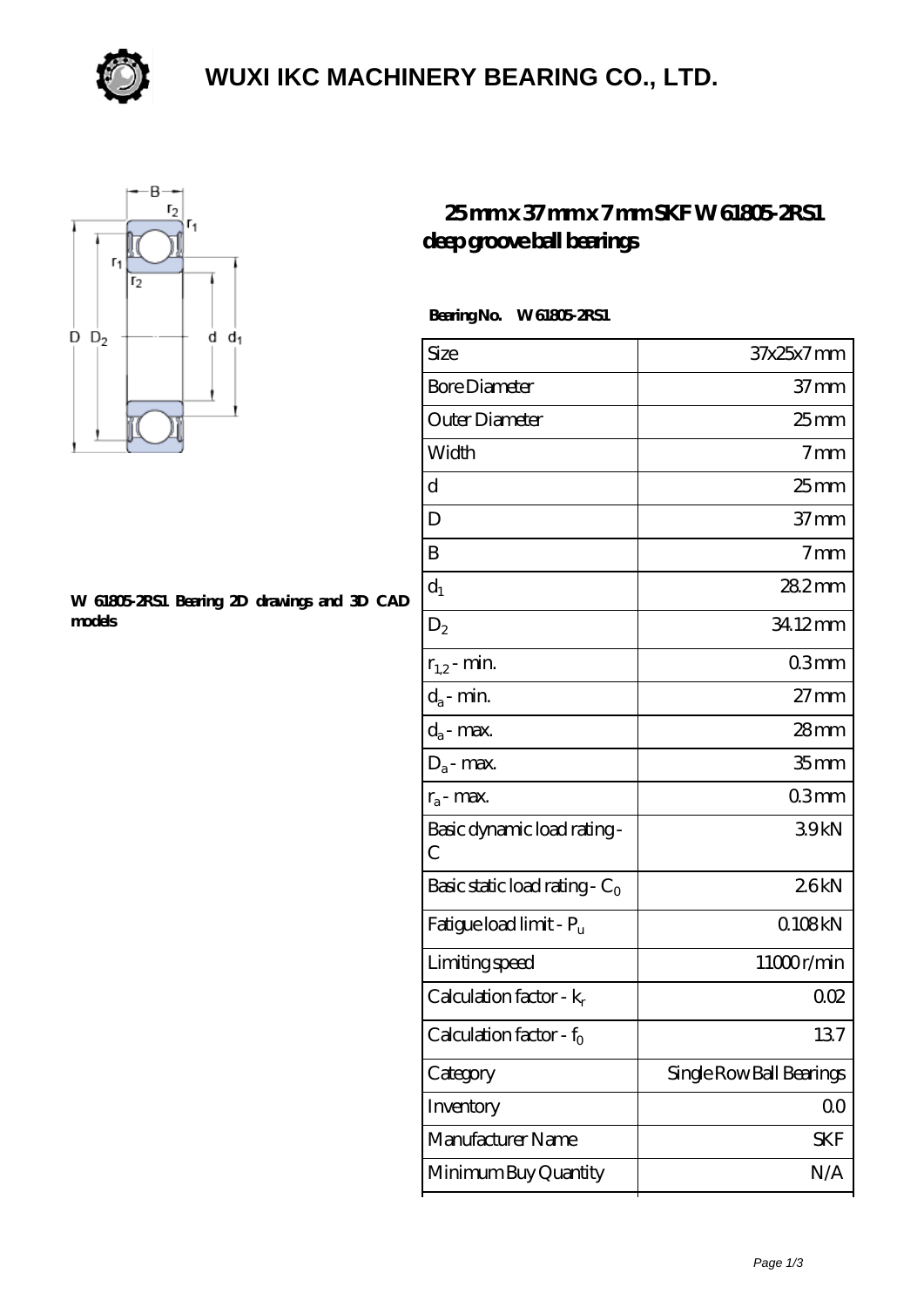

# **[WUXI IKC MACHINERY BEARING CO., LTD.](https://szerafstudio.com)**

| Weight /Kilogram                   | 0021                                                                                                                                                                                                                            |
|------------------------------------|---------------------------------------------------------------------------------------------------------------------------------------------------------------------------------------------------------------------------------|
| Product Group                      | <b>BOO308</b>                                                                                                                                                                                                                   |
| Enclosure                          | 2 Seals                                                                                                                                                                                                                         |
| Precision Class                    | ABEC 1   ISO PO                                                                                                                                                                                                                 |
| Maximum Capacity / Filling<br>Slot | No                                                                                                                                                                                                                              |
| Rolling Element                    | <b>Ball Bearing</b>                                                                                                                                                                                                             |
| Snap Ring                          | No                                                                                                                                                                                                                              |
| <b>Internal Special Features</b>   | No                                                                                                                                                                                                                              |
| Cage Material                      | Stainless Steel                                                                                                                                                                                                                 |
| Enclosure Type                     | Contact Seal                                                                                                                                                                                                                    |
| Internal Clearance                 | CO-Medium                                                                                                                                                                                                                       |
| Inch - Metric                      | Metric                                                                                                                                                                                                                          |
| Long Description                   | 25MM Bore; 37MM<br>Outside Diameter; 7MM<br>Outer Race Width; 2 Seals;<br>Ball Bearing, ABEC 1   ISO<br>PQ No Filling Slot; No Snap<br>Ring, No Internal Special<br>Features; CO-Medium<br>Internal Clearance; Stainless<br>Ste |
| <b>Other Features</b>              | Deep Groove   NBR Seal                                                                                                                                                                                                          |
| Category                           | Single Row Ball Bearing                                                                                                                                                                                                         |
| UNSPSC                             | 31171504                                                                                                                                                                                                                        |
| Harmonized Tariff Code             | 8482105068                                                                                                                                                                                                                      |
| Noun                               | Bearing                                                                                                                                                                                                                         |
| Keyword String                     | Ball                                                                                                                                                                                                                            |
| Manufacturer URL                   | http://www.skf.com                                                                                                                                                                                                              |
| Manufacturer Item Number           | W 61805 2RS1                                                                                                                                                                                                                    |
| Weight/LBS                         | 0056                                                                                                                                                                                                                            |
| Inner Race Width                   | OInch   OMillimeter                                                                                                                                                                                                             |
| Outside Diameter                   | 1.457 Inch   37 Millimeter                                                                                                                                                                                                      |
| <b>Bore</b>                        | 0.984 Inch   25 Millimeter                                                                                                                                                                                                      |
| Outer Race Width                   | 0.276Inch   7 Millimeter                                                                                                                                                                                                        |
|                                    |                                                                                                                                                                                                                                 |